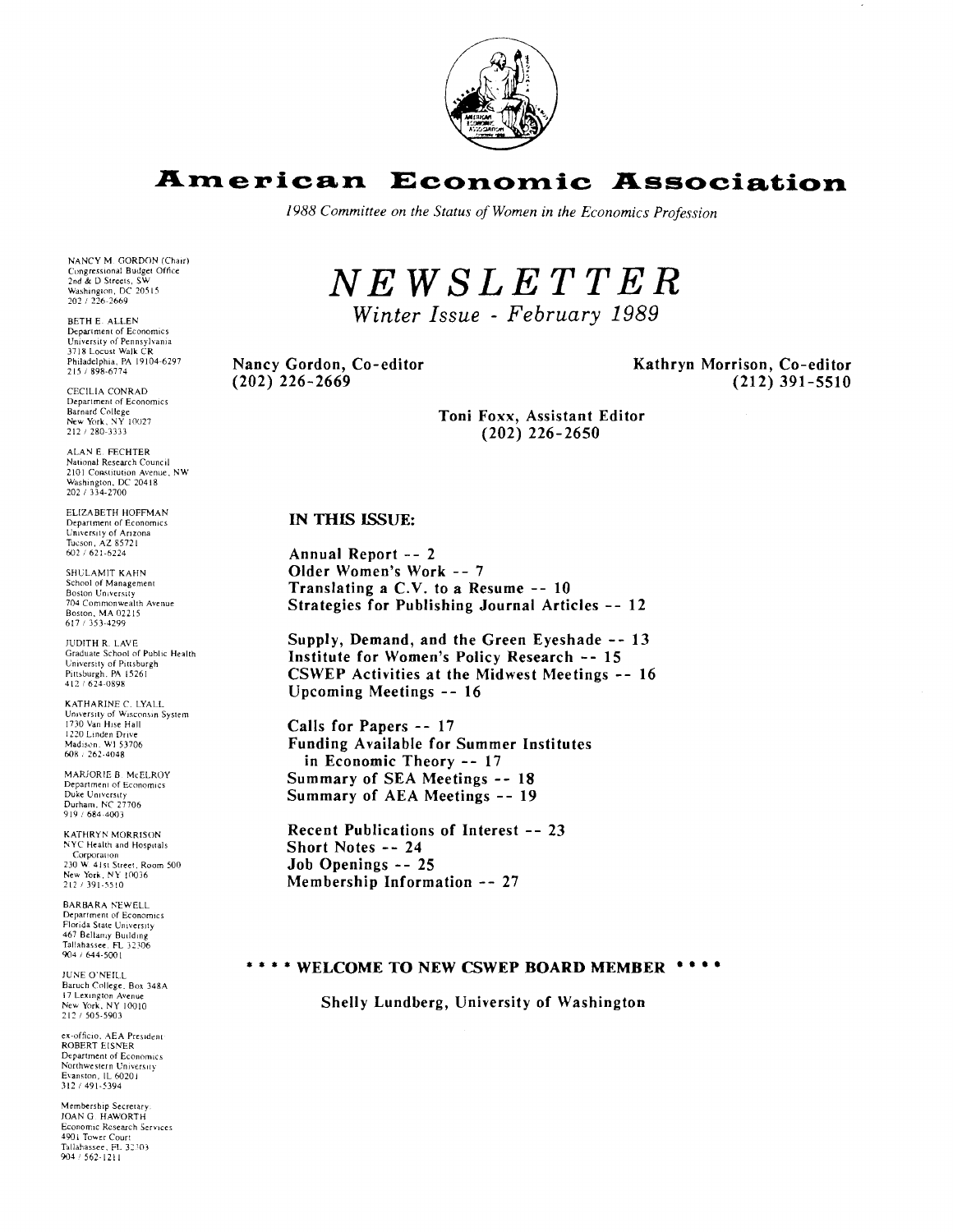# **COMMITTEE ON THE STATUS OF WOMEN IN** THE **ECONOMICS PROFESSION ANNUAL REPORT, 1988**

The Committee on the Status of Women in the Economics Profession **(CSWEP),** established by the AEA in 1972, was charged with monitoring women's position in the profession and undertaking activities to improve it. This report summarizes changes that have occurred in the position of women economists in academia during the 1980s and describes the Committee's activities during the past year.

## The Changing Status of Women Economists

Overall, women economists are more numerous now than in 1980 and they are slowly advancing in academia, but few have reached the rank of full professor. These conclusions are based on data from a matched sample of colleges and universilies that responded to the Universal Academic Questionnaire in both the 1980-1981 and the 1987-1988 school years. $1/$  Although the matched sample includes only half of all institutions reporting in 1987, the characteristics for the entire group are essentially the same as for the sample analyzed here. $2/$ 

As shown in Table 1, the proportion of Ph.D.'s in economics awarded to women by schools in the matched sample rose sharply between 1980 and 1987--from 12 percent to 19 percent, in part reflecting women's rapidly growing representation in economics at the Bachelor's degree level during the late  $1970s.3/$  The share of Master's degrees in economics awarded to women also increased substantially- - from 21 to 29 percent- - but the proportion of Rachelor's degrees was stable at about 30 percent. The gender distribution of graduate students shifted sonrewhat, from 18 percent of Ph.D. students in economics being women to 22 percent. Among students in both Master's degree and Ph.D. programs, women remained slightly more likely than men to receive aid.

As women have progressed through their careers, they have made up a growing proportion of faculty at the ranks of assistant, associate, and full professor, as shown in Table 2. Only in the case of full professors at undergraduate institutions did the proportion of women fall, and when this relatively small group is combined with full professors at graduate institutions that award Ph.D.'s, the overall proportion of women rose from 2.7 percent to 3.7 percent. Nonetheless, only 30 of 803 full professors at institutions in the matched sample were women.

Women made up a higher proportion of those who were hired in 1987 than they did in 1980, as shown in Table 3, but their progress to higher ranks has been limited. This is especially true at the institutions with Ph.D. programs, which employed 66 percent of all associate professors and 81 percent of all full professors in 1987. Only 1 of the 30 faculty members promoted to associate professor in 1987 at these institutions was female and all 28 who became full professors were men. Considering that women made up 12 percent of assistant professors at these schools in 1980, rising to 19 percent in 1987, it seems that they are not advancing within academia in the same way as men. Moreover, women were not "bidden away" to tenured positions at other universities in this

<sup>1.</sup> The Committee thanks Charles Scott and Joan Haworth for their valuable contributions to this analysis.

**<sup>2.</sup>** The matched sample contains 80 of the 188 undergraduate institutions that responded in 1987, 20 of the 42 institutions that award only Bachelor's and Master's degrees, and 50 of the 71 institutions that award Ph.D.'s. The tables presented here are available for the entire 1987 sample on request.

**<sup>3.</sup>** See CSWEP Annual Report, 1985, American Economic Review. Pauers and Proceedings, May 1986, pp. 452-457.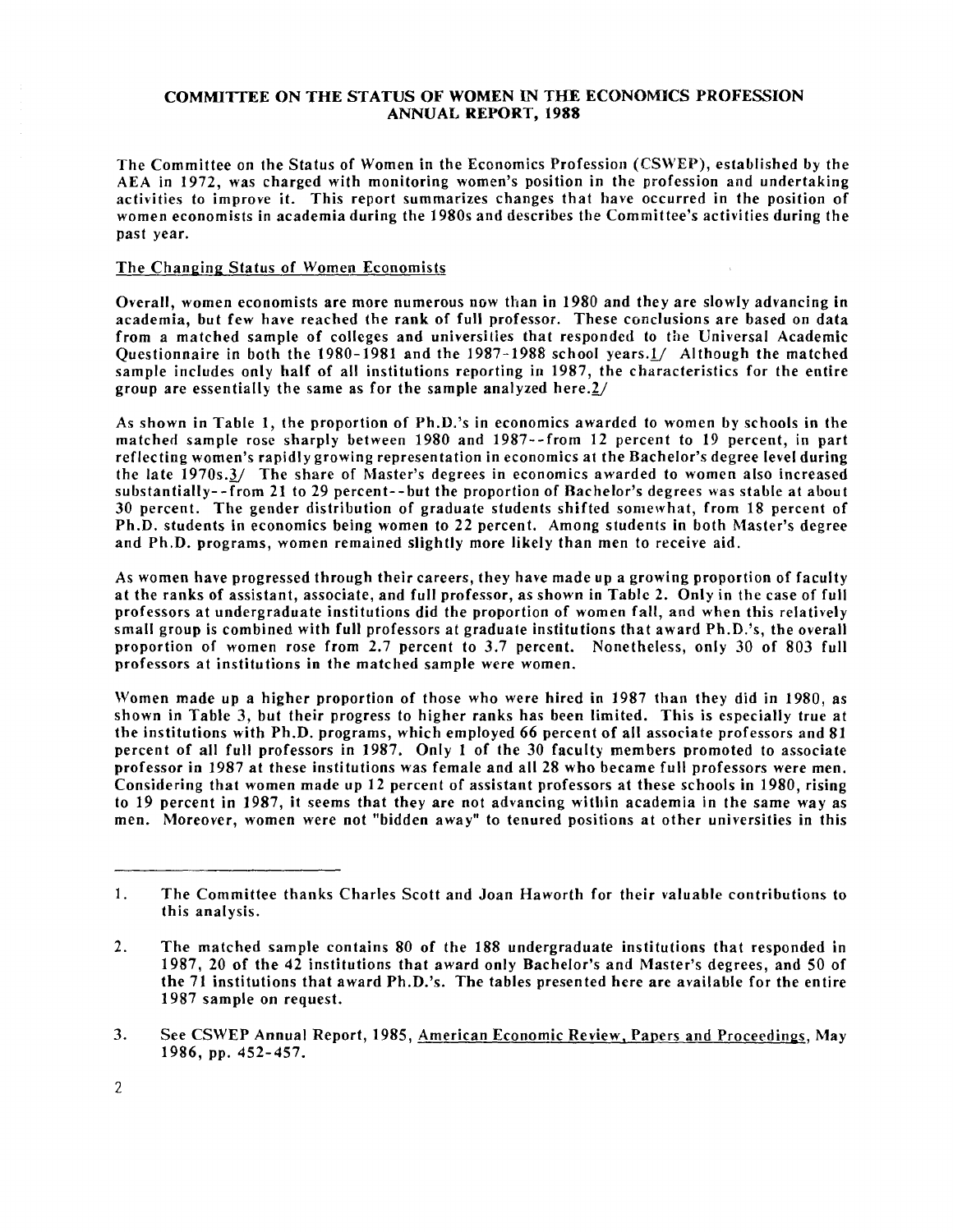sample, Of the 20 full-time female faculty hired in 1987, 18 had the rank of assistant professor. In contrast, 18 men were hired with ranks of associate or full professor. $4/$ 

Although many hypotheses have been advanced about why women economists are not progressing more quickly in academia, few facts are available. An ongoing study based on longitudinal data from the Survey of Doctoral Recipients will describe the career patterns of male and female economists in academia and other types of employment and analyze factors that may be related to differences in these patterns.

# The Committee's Activities

CSWEP pursued a number of activities in 1988. Several were designed to expand employers' use of CSWEP's roster of women economists, which contains information about their employers, educational background, fields of specialization, and publications. First, CSWEP's Board instituted the option of providing information from the roster in machine-readable form, as well as continuing to offer printed copies of it and the customized computer listings that were previously available. Thus, users may now obtain a diskette containing information about all CSWEP members and create their own listings of economists who meet specified conditions, or the diskette may be limited to information about members having characteristics specified by the user. Second, because employers often use the roster to expand their pools of job candidates, flyers describing how to obtain printed listings or diskettes will soon be sent to the chairs of Economics Departments and to the affirmative action officers for each state and for federal agencies likely to employ economists.

To ensure that the roster is as useful as possible, the Board has also devoted considerable effort to updating information about current members and expanding the number of women economists included in it. For example, questionnaires were sent to all current members and copies are also being distributed at the technical sessions and social events CSWEP organizes at meetings of the national and regional economics associations. Early next year, chairs of Economics Departments will be asked to help identify female graduate students, recent graduates, and new faculty.

Since the Committee's inception, one of the Board's goals has been to expand the participation of women economists on the program of the AEA's annual meeting. As in past years, the Board organized several sessions for the 1988 annual meeting, some on traditional gender-related topics such as equal employment opportunity for women and others on public policy topics such as the financial position of the elderly and long-term care that are of particular concern to women. At the suggestion of Joseph Pechman and with Gerard Debreu's concurrence, however, the Board has decided to expand the topics on which it organizes future sessions to include ones that are not related to gender, A different area will be covered each year, depending on the expertise of the Board. For 1989, we plan to focus on theory and applications in industrial organization. Another innovation in 1988 was sending each person asked by the President-Elect to organize a session lists of experienced women economists who specialize in the same fields as the organizer. These lists were intended as reminders of possible participants; whether relatively more women were represented on the 1988 program will be clearer when CSWEP's project to compare the AEA's programs for 1984 through 1988 is completed in 1989.

Another major activity was publishing the CSWEP Newsletter, one goal of which is to help young economists advance in the profession. Articles covered topics such as how to write grant proposals and how to pursue job searches involving more than one professional. Public policy topics such as child support, welfare dependency, and the changing income distribution were also addressed.

Finally, the Board thanks Joan Haworth, the Committee's Membership Secretary, and her staff for their many contributions--updating the mailing list, preparing listings from the roster, and

<sup>4.</sup> When all doctorate-granting institutions responding to the 1987-1988 survey are considered, 24 of the 26 women hired as full-time faculty had the rank of assistant professor.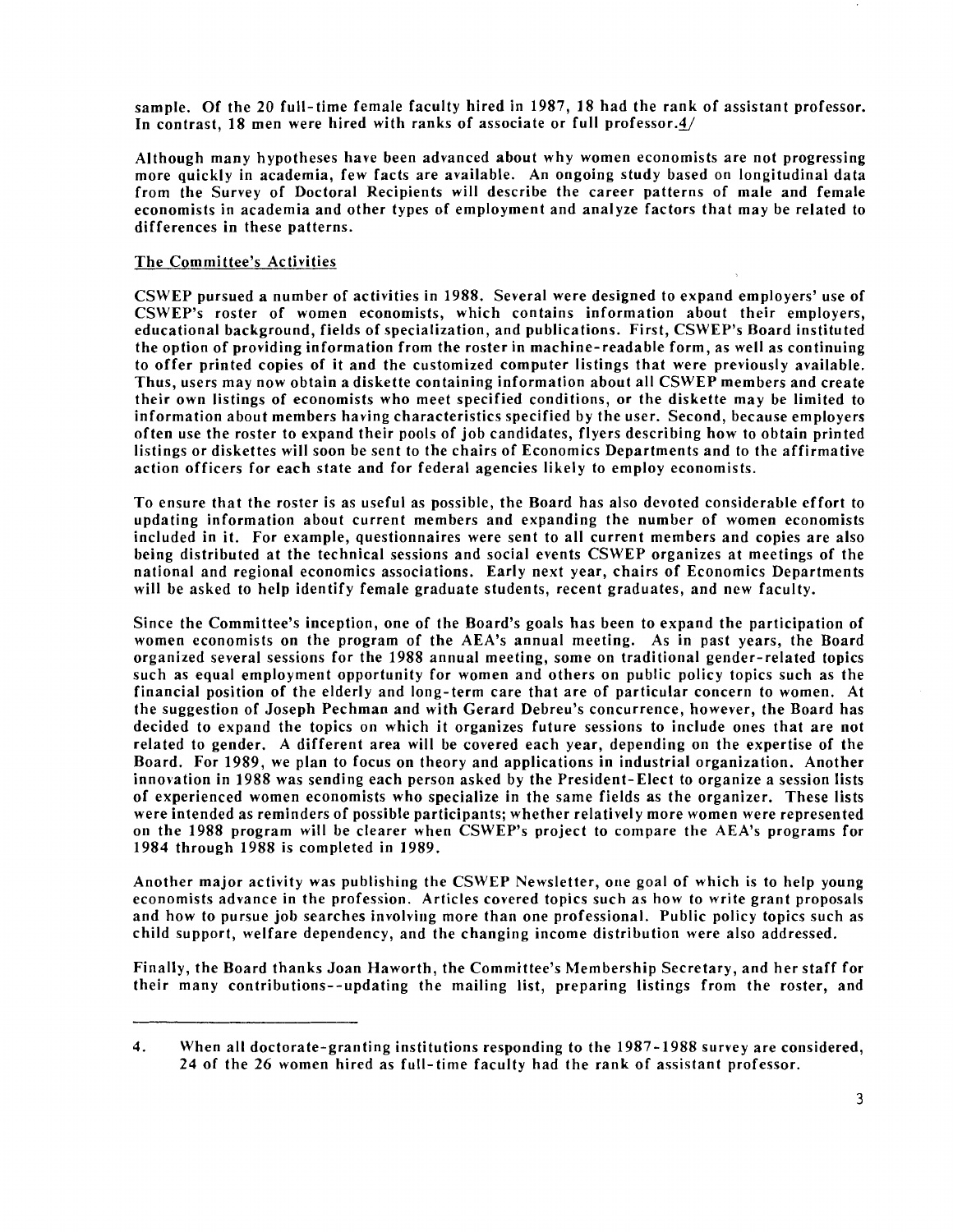completing special mailings, to name just a few. Three Board members, whose terms expire this year, have also contributed much to the Committee. Beth Allen has been the Eastern representative, written articles for the Newsletter, and arranged sessions for the annual meetings. Alan Fechter helped with access to the data necessary for the CSWEP-initiated project examining differences in the career paths of male and female economists and with arrangements for CSWEP's activities at AEA meetings. Katharine Lyall has been the Midwest regional representative throughout her term and has organized articles for the Newsletter during the last two years. The Board is also grateful to Toni Foxx, who continues to do an excellent job producing the Newsletter.

> Nancy M. Gordon Chair



# **Mom Sylvia by Nicole BoUander**

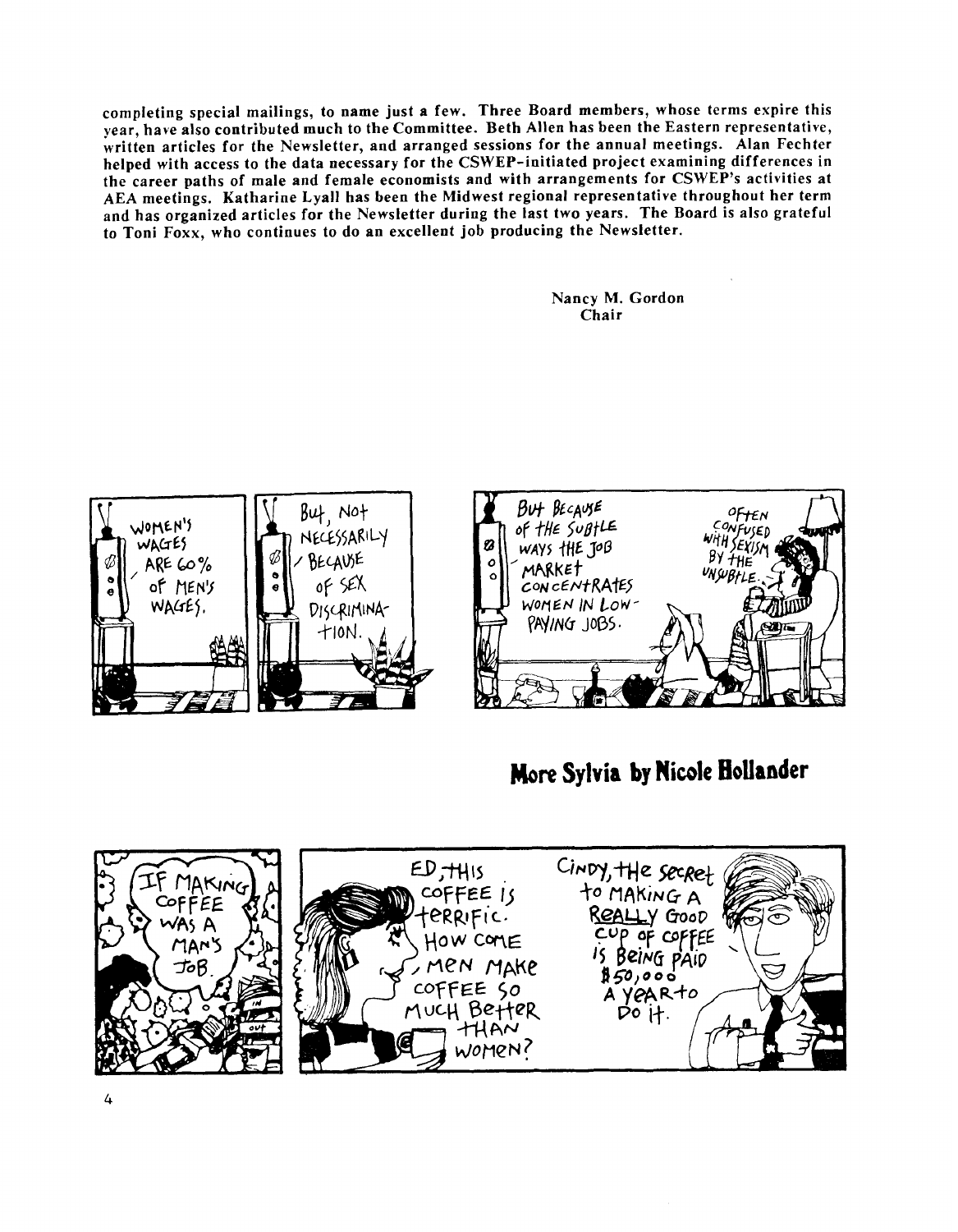|                                   |                                         | 1980-1981         |                 | 1987-1988         |  |
|-----------------------------------|-----------------------------------------|-------------------|-----------------|-------------------|--|
|                                   | Total<br>Number                         | Percent<br>Female | Total<br>Number | Percent<br>Female |  |
|                                   | Recipients of Degrees in Economics $a/$ |                   |                 |                   |  |
| Bachelor's                        | 5,889                                   | 29.2              | 6,910           | 31.4              |  |
| Master's<br>Ph.D.                 | 710<br>410                              | 20.7<br>12.4      | 719<br>368      | 29.1<br>19.4      |  |
| Enrolled                          | Graduate Students in Economics b/       |                   |                 |                   |  |
| In Ph.D. Program<br>In MA Program | 2,279<br>861                            | 18.0<br>26.0      | 2,886<br>691    | 22.3<br>24.7      |  |
| Receiving Aid                     |                                         |                   |                 |                   |  |
| In Ph.D. Program<br>In MA Program | 1,582<br>271                            | 19.2<br>29.5      | 1,997<br>188    | 23.6<br>27.1      |  |

# TABLE 1. SELECTED DATA ON STUDENTS IN ECONOMICS

Distribution of Employment for Ph.D. Recipients (in percent) *CJ* 

|                                 | Male | Female | Male | Female |
|---------------------------------|------|--------|------|--------|
| <b>Educational Institutions</b> | 66   | 68     | 57   | 69     |
| Government $\frac{d}{ }$        | 8    | 6      | 11   |        |
| Private Sector e/               | 12   | 18     | 12   | 10     |
| Other $f/$                      | 15   | 9      | 21   | 16     |
| Total                           | 100  | 100    | 100  | 100    |

SOURCE: Data from the Universal Academic Questionnaire for institutions responding in both the 1980-1981 and 1987-1988 school years.

a. From 80 institutions awarding only Bachelor's degrees, 20 awarding Bachelor's and Master's degrees, and 50 that also award Ph.D.'s.

b. Full-time students attending the 50 institutions in the matched sample that award Ph.D.'s.

- c. Excludes recipients whose subsequent activity is not known. Based on the 50 institutions in the matched sample that award Ph.D.'s.
- d. Includes federal, state, and local governments.
- e. Includes business, industry, banking, finance, consulting, and research institutions.
- f. Includes recipients employed in international agencies and other countries, as well as those in post-doctoral programs, seeking employment, or out of the labor force.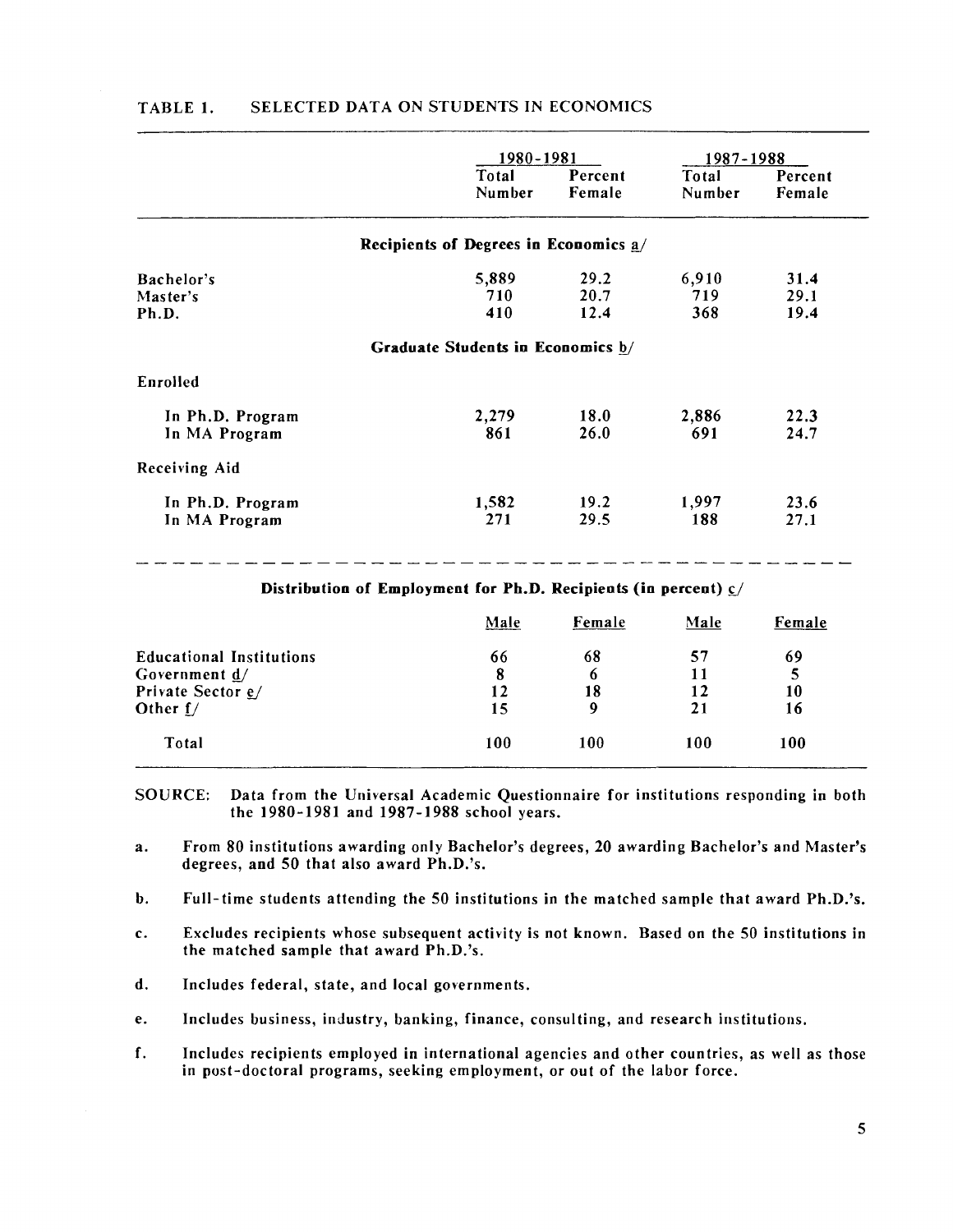|                       | 1980                          |                   | 1987            |                   |
|-----------------------|-------------------------------|-------------------|-----------------|-------------------|
|                       | Total<br>Number               | Percent<br>Female | Total<br>Number | Percent<br>Female |
|                       | Undergraduate Institutions a/ |                   |                 |                   |
| <b>Full Professor</b> | 110                           | 8.2               | 155             | 7.1               |
| Associate Professor   | 128                           | 3.9               | 151             | 8.6               |
| Assistant Professor   | 150                           | 10.7              | 150             | 20.7              |
| Instructor            | 42                            | 21.4              | 27              | 11.1              |
| Total                 | 430                           | 9.1               | 483             | 12.0              |
|                       | Graduate Institutions b/      |                   |                 |                   |
| <b>Full Professor</b> | 624                           | 1.8               | 648             | 2.9               |
| Associate Professor   | 278                           | 6.5               | 287             | 8.7               |
| Assistant Professor   | 341                           | 12.0              | 326             | 19.3              |
| Instructor            | 45                            | 24.4              | 22              | 18.2              |
| Total                 | 1,288                         | 6.3               | 1,283           | 8,7               |

#### TABLE 2. NUMBER OF FULL-TIME FACULTY AND PROPORTION WHO ARE WOMEN, BY TYPE OF INSTITUTION AND RANK

SOURCE: Data from the Universal Academic Questionnaire for institutions responding in both the 1980-1981 and 1987- I988 school years.

**a.** Based on 80 undergraduate institutions that award bachelor's degrees in economics but do not have graduate programs.

b. Based on 50 institutions that award Ph.D.'s in economics.

#### TABLE 3. CHANGES IN STATUS OF FULL-TIhlE FACULTY *aJ*

|                                                    | 1980-1981                     |                   | 1987-1988       |                                    |
|----------------------------------------------------|-------------------------------|-------------------|-----------------|------------------------------------|
|                                                    | Total<br>Number               | Percent<br>Female | Total<br>Number | Percent<br>Female                  |
|                                                    | Undergraduate Institutions b/ |                   |                 |                                    |
| Hired                                              | 45                            | 15.6              | 43              | 20.9                               |
| Promoted                                           |                               |                   |                 |                                    |
| To Associate Professor<br><b>To Full Professor</b> | 13<br>11                      | 7.7<br>27.3       | 16<br>13        | 6.3 $\epsilon$<br>$30.8 \text{ C}$ |
|                                                    | Graduate Institutions d/      |                   |                 |                                    |
| Hired                                              | 78                            | 12.8              | 93              | 21.5                               |
| Promoted                                           |                               |                   |                 |                                    |
| To Associate Professor<br><b>To Full Professor</b> | 28<br>27                      | 10.7<br>$\bf{0}$  | 30<br>28        | 3.3<br>0                           |

SOURCE: Data from the Universal Academic Questionnaire for institutions responding in both the 1980-1981 and 1987-1988 school years.

a. Reflects changes for full-time faculty with ranks of assistant, associate, and full professor.

- b. Based on 80 undergraduate institutions that award bachelor's degrees in economics but do not have graduate programs.
- c. Whether the entire group or the matched sample is considered, the number of women being promoted is small--5 or less in each category. Because of the small number of promotions at the undergraduate institutions, however, the share of women among faculty promoted to associate professor is three times as large in the entire group, and the share promoted to full professor is one-third the size, as in this matched sample.
- d. Based on 50 institutions that award Ph.D.'s in economics.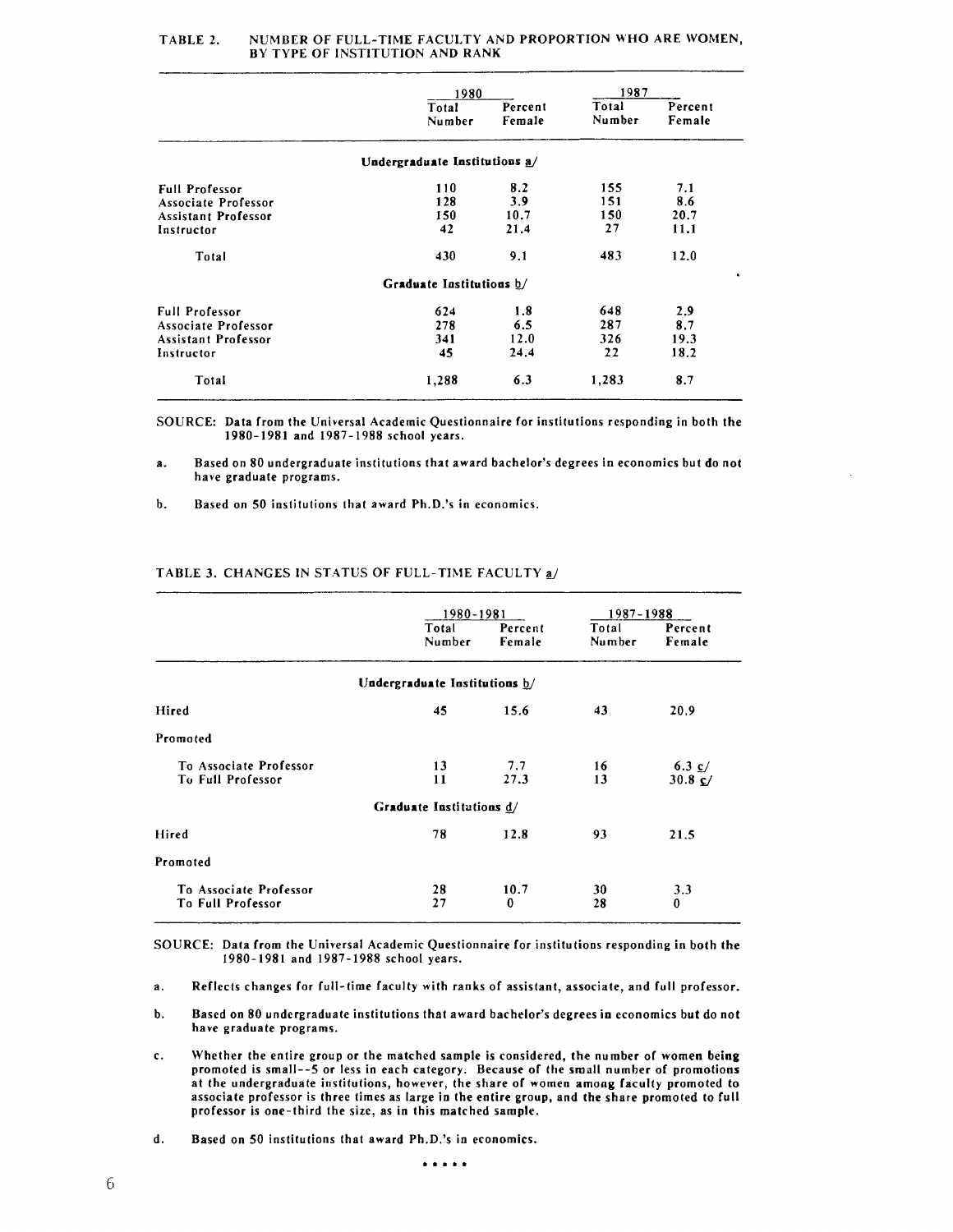## **OLDER WOMEN'S WORK**

#### Barbara Wolfe, University of Wisconsin-Madison

A rapid upward trend in female labor force participation has been observed both in the United States and in other western industrialized countries. Analysis of the determinants of female labor force participation--labor supply--has been described as a major "cottage industry." $1/$  In a recently completed study, "Labor and Transfer Incomes and Older Women's Work: Estimates from the United States" by Robert Haveman, Philip de Jong, and myself,2/ we analyze older women's labor force participation focusing on the question: To what extent do older women (those ages **45-**  62) with work experience respond to market and transfer income opportunities. when deciding between work and nonwork options? Because the bulk of public transfers available to older women are targeted on workers with health problems or disabilities, this question concerns the effects of disability-related transfers on labor supply. The issue has been extensively studied for older men, motivated by the observed secular decline in their labor force participation rates and assertions that this reduction in work effort has been caused by the growth and generosity of disability transfers.

The issue of the effect of transfer income--especially disability transfers--on women's work has seemed less urgent partly because its importance has been camouflaged by the generally increasing trend of women's work and partly because, until recently, only a small percentage of women have worked long enough to accumulate the necessary quarters of coverage to be covered by Social Security Disability Insurance (SSDI), the largest source of disability-related transfer income.3/ In 1960, only 27.4 million women were covered under Social Security on the basis of their own earnings record. By 1986, however, this number had grown to 69.7 million.

As the incidence of women's work continues to grow, eligibility for SSDI will expand, as will the potential for disability transfers to influence women's work decisions. Hence, both for appraising the future of older women's work patterns and forecasting future costs and caseloads of public disability transfer programs, it is important to analyze the work-transfer linkage for older women. The common finding that women's labor supply response to wage and other income changes is substantially larger than men's suggests that future aggregate cost, caseload, and welfare impacts of various Social Security policies will be increasingly dominated by women and their decisions about work.

# Method

The responsiveness of older female labor supply to the level of income available if not working (primarily disability-related public transfers), and to expected income if working, is estimated. Because the circumstances and the process of choice is likely to differ between married and unmarried women, our estimates are done separately for wives and household heads.

The model is based on the standard utility maximization assumption in which individuals face a choice between working, with its associated income flow, and not working, with its available income

- 1. For references, see Robert Haveman, Philip de Jong, and Barbara Wolfe, 1988, "Labor and Transfer Incomes and Older Women's Work: Estimates from the United States." NBER Working Paper No. 2728.
- **2.** The research for this paper was supported by a grant from the Assistant Secretary for Planning and Evaluation, U.S. Department of Health and Human Services.
- **3.** Recipients of Social Security Disability Insurance are allowed \$280 of earned income per month without calling into question their eligibility. Earnings beyond this amount are considered "substantial gainful employment" and are viewed as inconsistent with being "totally and permanently disabled."

 $\overline{7}$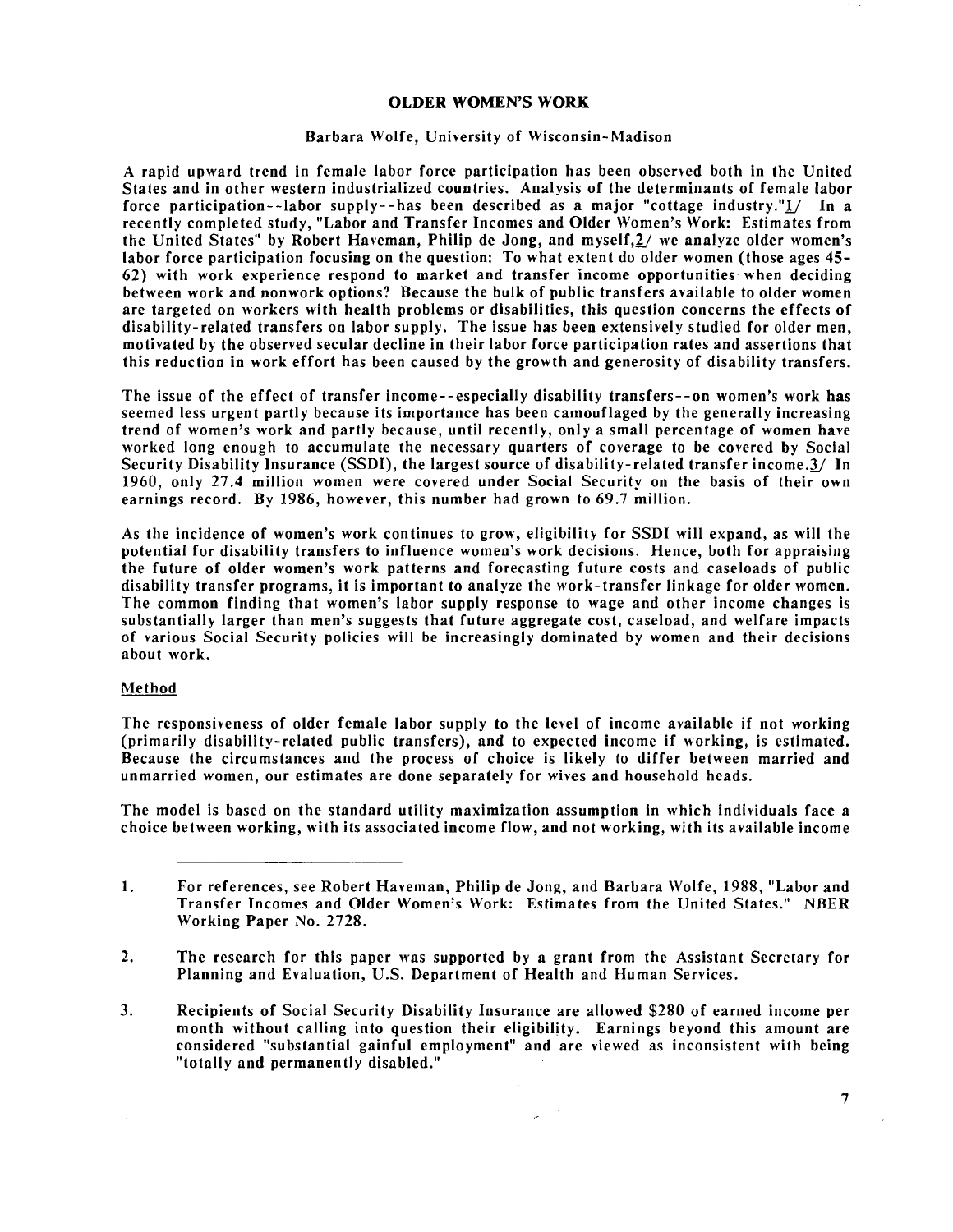flow. The income associated with each option, together with other sources of utility (such as time spent in leisure and the stigma associated with public transfer recipiency), determine well-being.

The model is a three-equation simultaneous equation system where the first two equations estimate the income flows expected in the two options, and the third is the selection equation. The selection rule presumes that individuals know the outcome if either the work or the transfer recipiency option is chosen and that a long-run equilibrium has been achieved. The selection equation, however, recognizes that for some individuals search may be incomplete, so that the realized income flow in an option may fall short of or exceed the ex ante estimate of expected income. The equation also reflects the cost of applying for benefits and the discretionary role of employers and administrators, to the extent that either depends on the observed characteristics that are included. In other words, the model is an example of a "switching regression," where the switch is endogenous. All coefficients, including the error covariance matrix, are estimated by iterative maximization of the log of the appropriately defined likelihood function.

This approach to modeling the work-nonwork choice is the result of simplifications--such as the use of one global nonwork income variable and a linear utility function--that preclude the specification of the complete and nonlinear budget constraint and the estimation of utility maximizing work-nonwork choices with respect to it. These simplifications are dictated by the complexity of the various transfer programs and by the interdependence of one family member's decisions about labor market participation with the incomes of other family members. For example, any person can receive benefits from a number of the programs simultaneously (such as, SSDI, Supplementary Security Income, and Worker's Compensation), depending on widely disparate coverage and eligibility provisions.

We use data for women aged 45-62 in 1978 who have worked full time for seven years or more, indicating a strong labor market attachment. This work history generally provides them with disability coverage by the Social Security system. The observations are from the Michigan Panel Study of Income Dynamics. The choice of work status in 1978 is taken as the dependent variable. Being a labor market participant is defined as having at least one of the following labor market characteristics: (1) labor income (earnings plus hours unemployed or on strike times average hourly earnings) greater than zero and no disability-related transfers, (2) being self-employed and reporting 500 or more hours worked last year, or (3) having disability-related transfers greater than zero but labor income greater than \$3,360. The panel character of the data allows the use of timerelated information before and beyond 1978 to reflect both prior work history and expectations of future outcomes.

The variables included reflect demand-side and supply-side characteristics of both the labor market and the transfer-recipiency "market" that are likely to affect the presence of an individual in either group. Education, family background, and disability status capture the individual's perception of potential work capacity and productivity, as does age. They also describe important determinants of eligibility for transfers. The presence of children reflects the income requirements of the household and influences the opportunity cost of working. The area-specific unemployment rate, region, and urban-rural background reflect the employment opportunities open to the individual and, hence, the likelihood of obtaining a job or gaining eligibility for transfers.

The response to income incentives is also captured by including another independent variable to measure the expected growth or change in income based on actual experience between 1978 and 1981. Change is included to reflect the long-term consequences of the work-nonwork choice at any point in time.

Location variables also reflect varying application of the criteria for determining eligibility for transfer benefits by site. Previous usual occupation and the cause of single status (for household heads) are used to proxy transfer program coverage, past earnings, and the probability of receiving child support or alimony income. The race variable captures the effect of potential labor market discrimination in employment opportunities and the resulting impact of lowered transfer payments.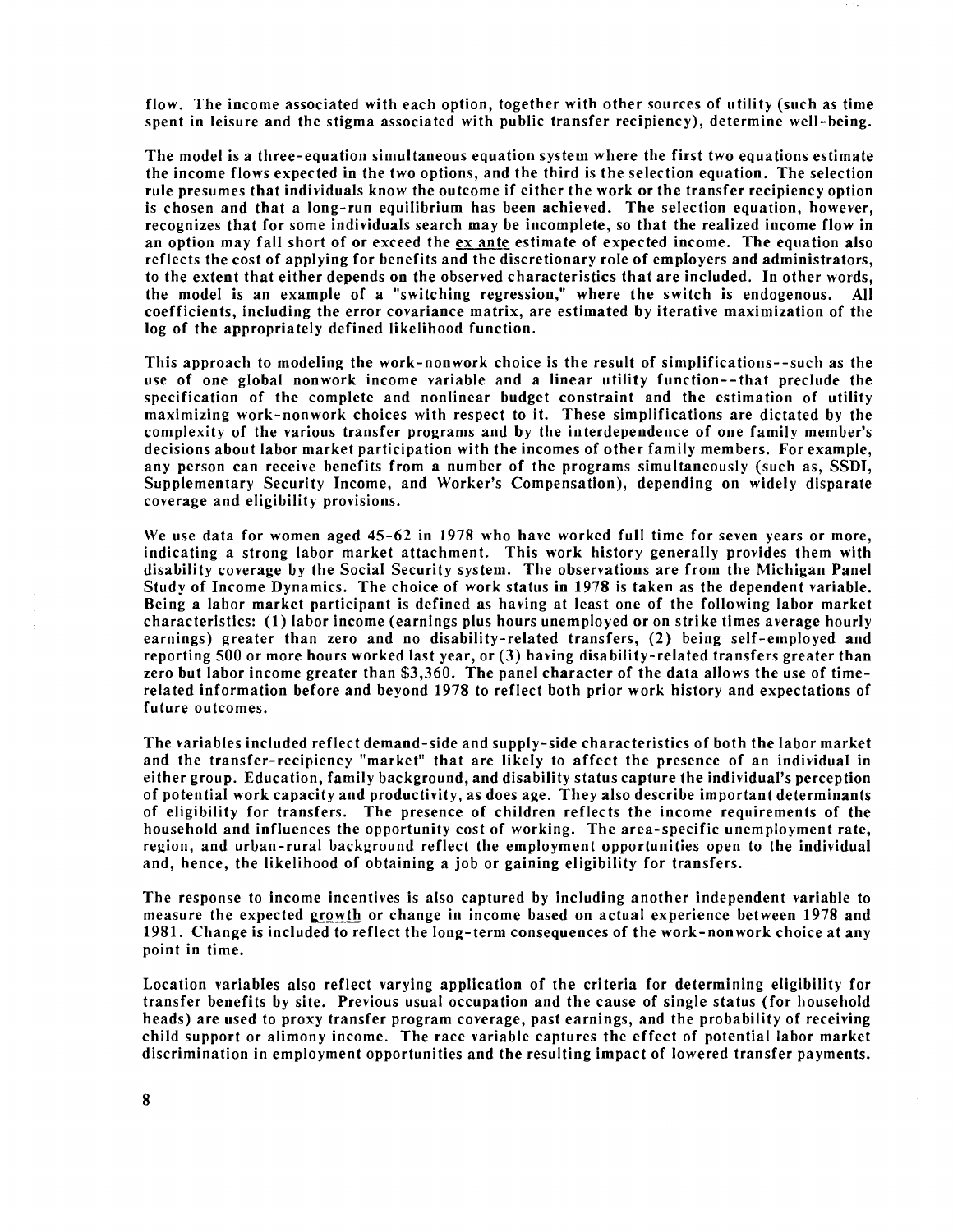ANDERS AND A STANDARD MARINE

Religion is used as a proxy for taste. In the estimate for wives, the effect of joint household considerations on the woman's work choice is captured by the age difference between the wife and her husband, the asset income of the family, and by the earnings capacity of the husband (as opposed to his actual earnings, which tend to be endogenous to the wife's labor market decision). **A** measure of disability is also included to capture earnings potential and eligibility for certain transfers.

# Findings

For both female heads and wives, the results suggest that expected income from work positively affects the decision to work outside of the home, but it is statistically significant only for wives. While the sign of the coefficient indicates that expected income if not working may deter a decision to work outside the home for both female heads and wives, the coefficient is not significant in either case. Older females, then, appear somewhat responsive to income incentives in both the labor market and the "transfer" market in making their labor force participation choice; however, in three of four cases, these concurrent market incentives are not significant.

Other coefficients provide evidence that health status is an important determinant of the decision to work; women with health problems are less likely to be labor force participants than healthier women. This effect is in addition to the impact of the health variables on the work choice, which operates through the expected income and income-change terms. The number of children borne by a woman before age 25 is also a significant determinant of the labor supply decision in later years, but has a quite different impact for heads and wives. For female heads, births early in life tend to discourage labor supply in later years. In our data, many female heads are widows, so the relation to early births suggests an income effect from the availability of Social Security survivors' and dependent benefits. For wives, having children early in life tends to encourage work in later years; for such women, child-rearing responsibilities have been significantly reduced by age 40. In the estimate for wives, husband's permanent wage rate and asset income, designed to control for the effect of nonwork income on the labor supply choice, are significant and have the expected signs.

Response elasticities suggest that the better (worse) the health or disability status of older women, the higher (lower) is their predicted probability of working and the lower (higher) is their response to income incentives, whether offered in the labor or "transfer" market.

Women with poorer labor market prospects (and hence superior income transfer opportunities) are estimated to be about twice as sensitive to income incentives as are those well up in the potential earnings distribution. Changes in income opportunities--either from working or through transfers--appear to elicit substantially greater response from low-skilled women than from those with more skills and higher earnings potential.

To obtain a rough estimate of the potential effects of changed expectations regarding both current transfer incomes and future transfer income prospects, we simulated the effect of a 20-percent increase and a 20-percent decrease in these variables. The results suggest that a 40-percent increase in total nonwork income flows could produce a 5-percentage-point decrease in older wives' labor force participation, and a 13-point decrease in older female heads' participation.

These estimates suggest that income opportunities, whether in the labor market or the "transfer" market, have an effect on the work choices of older women, both household heads and wives. The rapid increase in female labor force participation during the 1970s, which accompanied increased relative female wage rates and an improved outlook for women's work opportunities, are consistent with these results.

Given recent trends in women's work patterns, a far greater proportion of older women in the 1990s will be eligible for benefits. The results reported here suggest that eligible women--especially low earners, wives, and those with health problems--do respond to changes in the generosity and availability of transfer income. Sizable increases in expected benefits, deriving from increases in either program generosity or leniency in administration, may well have substantial impacts on older women's work patterns.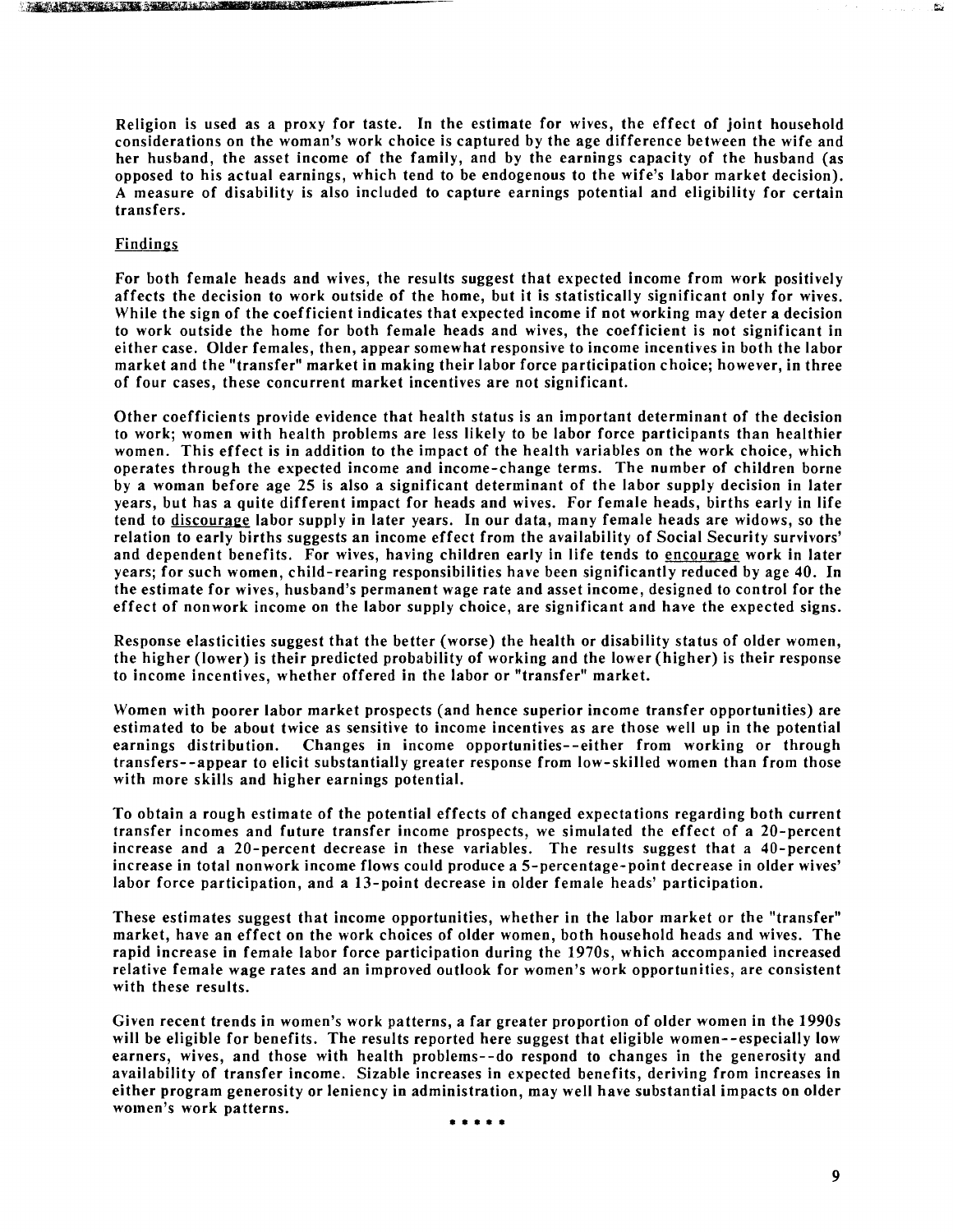# **TRANSLATING A C.V. TO A RESUME**

# Anne R. Edwards, Director of Career Services School of Urban and Public Affairs, Carnegie-Mellon University

Although the words are often used interchangeably, a curriculum vita  $(c.v.)$  and a resume are not the same. "Curriculum vita" translates to "the course of a life" and, as applied to an academic life, is precisely that--a passive description. There may be differences in form among vitae, but they all contain information about education, publications, research interests, work in progress, community service, and teaching experience. Little changes in the vita's format with time; it simply expands. Since a C.V. is the accepted academic form, most researchers have developed a fairly good one and simply add new material periodically.

A resume, on the other hand, is a representation of skills and abilities, an active representation of a life, rather than a chart of its course. It shows results, not merely activities. Resumes, therefore, do not grow significantly longer with time; they are pruned. Typically, a maximum of two pages, they are more commonly used in business and government circles, where the name of the chair of your dissertation committee, for example, may be considered extraneous. Since most business and government employees consider themselves "bottom line" people, they usually feel that all the information in a vita is not necessary.

To meet the needs of those other than academics, researchers may wish to have a resume in addition to their curriculum vita. It will be useful in obtaining employment in another sector, whether that work be complementary or represent a career change. Turning a C.V. into a resume is not difficult, but will require some time and thought.

Begin by determining the audience(s) for your resume. Are you looking for consulting jobs in your area of expertise? A management or administrative position? For each target, your resume will be different. Each time you construct a resume, ask yourself what skills, interests, and background are necessary to do the type of job for which you are applying or for the occupation you are considering. Determine which of your many qualifications meet those needs; then only include them. Your research in progress, for example, no matter how fascinating, may not be of interest to every potential employer.

Since each case is different, there are no absolute rules about what to prune from your C.V. Generally, the sections about academic honors (membership in prestigious national honoraries can be recorded under your degrees), research interests, and teaching experience can be eliminated or, at least, condensed substantially. Conversely, your community service section, if it addresses your management experience, may be expanded on your resume.

You may choose to categorize your experience in sections that do not typically appear on a C.V. Grouping your abilities into sections such as "Technical Skills," "Management Experience," and "Communications Skills," for example, might be an extremely important element of landing an interview with a consulting firm. Think carefully about the experiences you want to present and choose sections that do so. A reverse chronological order resume (with work experience listing most recent job first) that includes a brief background summary section to highlight your skills and experience works well for many academics.

Some of the sections of your resume will be identical to those of your c.v., but their placement will be different. A vita usually begins with a list of your degrees; that may not be true on a resume. Leading off with the most important information is the key. If a Ph.D. is required for the job, put it first. But since many nonacademic employers often prefer to know first what kinds of relevant work experience you have had, your educational background may be last on your resume. Again, by looking at the needs of a potential employer, you will know how to place the sections on your resume.

10

第二种奈何地的 的变形 机柳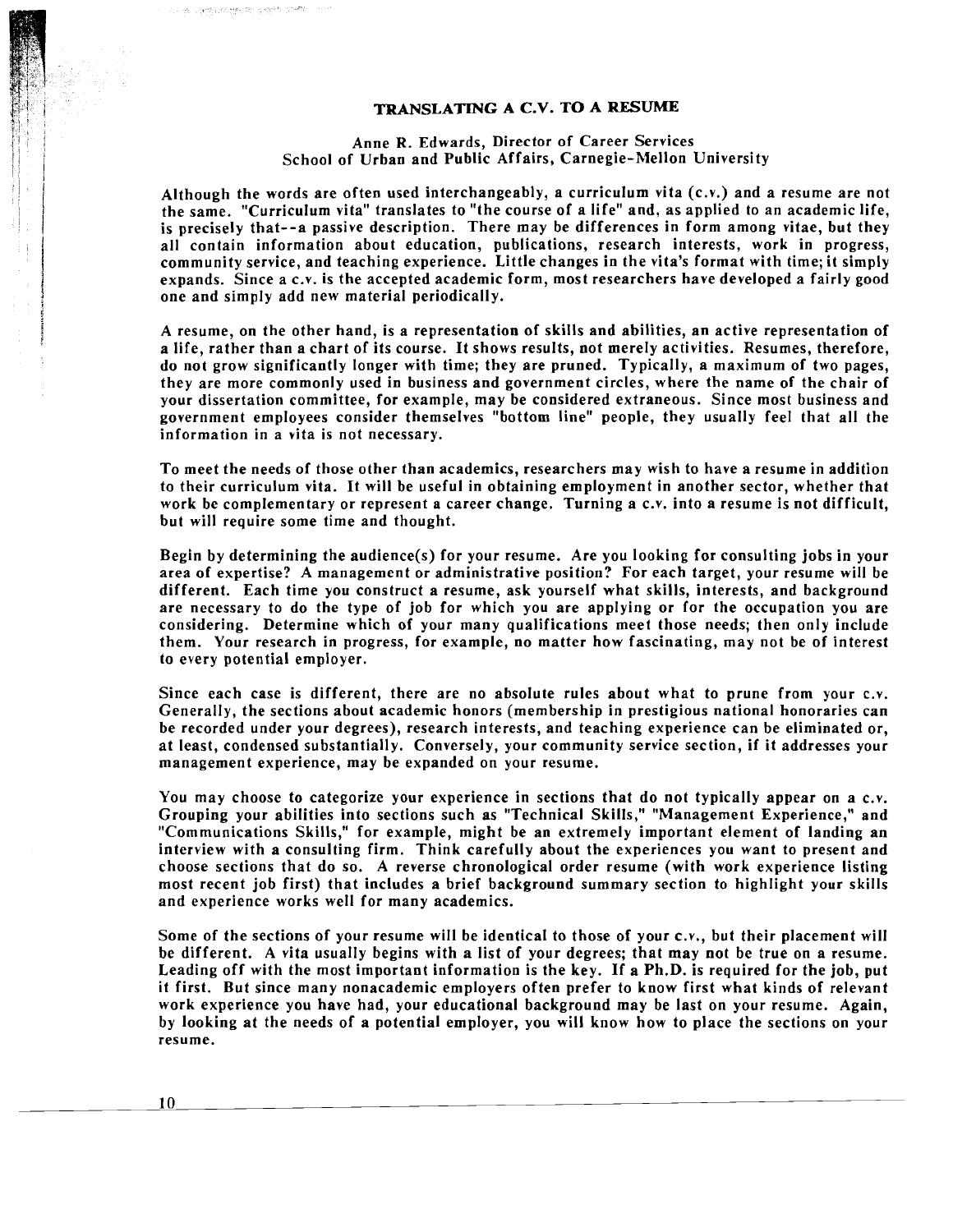When you have identified and placed relevant sections, make sure you adequately convey the kinds of experiences you have had. Nonacademics often have no idea of the time, effort, and abilities necessary to perform effective research and teaching, so it is important you use terms that they will understand. Avoid insider jargon, unless you are sure your audience will comprehend it. "Directed 22-person team in analysis of local welfare delivery system," for example, may have far more impact than "taught project course."

Amplify the one- or two-line description in your vita's "Other Professional Positions" section, if you are considering a nonacademic job. It may be sufficient for an academic search committee to know that you spent a year "assisting corporation with strategic planning." That description will probably not be enough for a nonacademic employer. She will want to know what kind of strategic planning you did, the tools you used, and, above all, the outcomes of your work. "Developed budgeting model that resulted in a yearly savings of 32 percent," is far more likely to impress her.

When you have done a first draft of a resume, have nonacademic colleagues in your field of interest critique it. Based on their knowledge of the job market, they will probably be able to suggest refinements. Consider taking it to a career counselor at your university; chances are she will also be able to assist you. It may take several iterations, but with practice and assistance, you will develop an excellent resume to take its place alongside your already excellent vita.

Further information about resumes and vitae is available in The Corporate Ph.D., by Carol Groneman and Robert Lear (Facts on File, 1985) and Findinp a Job in Your Field, by Rebecca Anthony and Gerald Roe (Peterson's, 1984). Good luck!

. . . . .

# LETTERS OF RECOMMENDATION: CSWEP **Needs** Your Help

CSWEP is developing material for a series of articles on letters of recommendation for graduate students seeking their first jobs and for faculty being considered for promotion. We believe that good letters of recommendation are informative, accurate, and objective and that they contain sufficient specific material to portray the individual's strengths and weaknesses without repetition or banal generalities.

Many of CSWEP's members who have been active in searches conducted by their departments are concerned, however, that often these standards are not met. While this issue first arose in the context of women economists' advancement, we believe that the entire profession would benefit if both the requestors of such letters and many of their authors knew more about how to achieve these standards.

We are, therefore, interested in obtaining examples that are particularly good or particularly bad for some reason. Please send extracts from letters you have received that illustrate what you consider to be good and bad approaches. Or, if you prefer to send complete letters, we will make sure that no private material about the author or the subject is revealed. We would also be pleased to have your comments or suggestions.

Please send examples or letters and any comments or suggestions to: Nancy *hl.* Gordon, Congressional Budget Office, United States Congress, Washington, DC 20515.

. . . . .